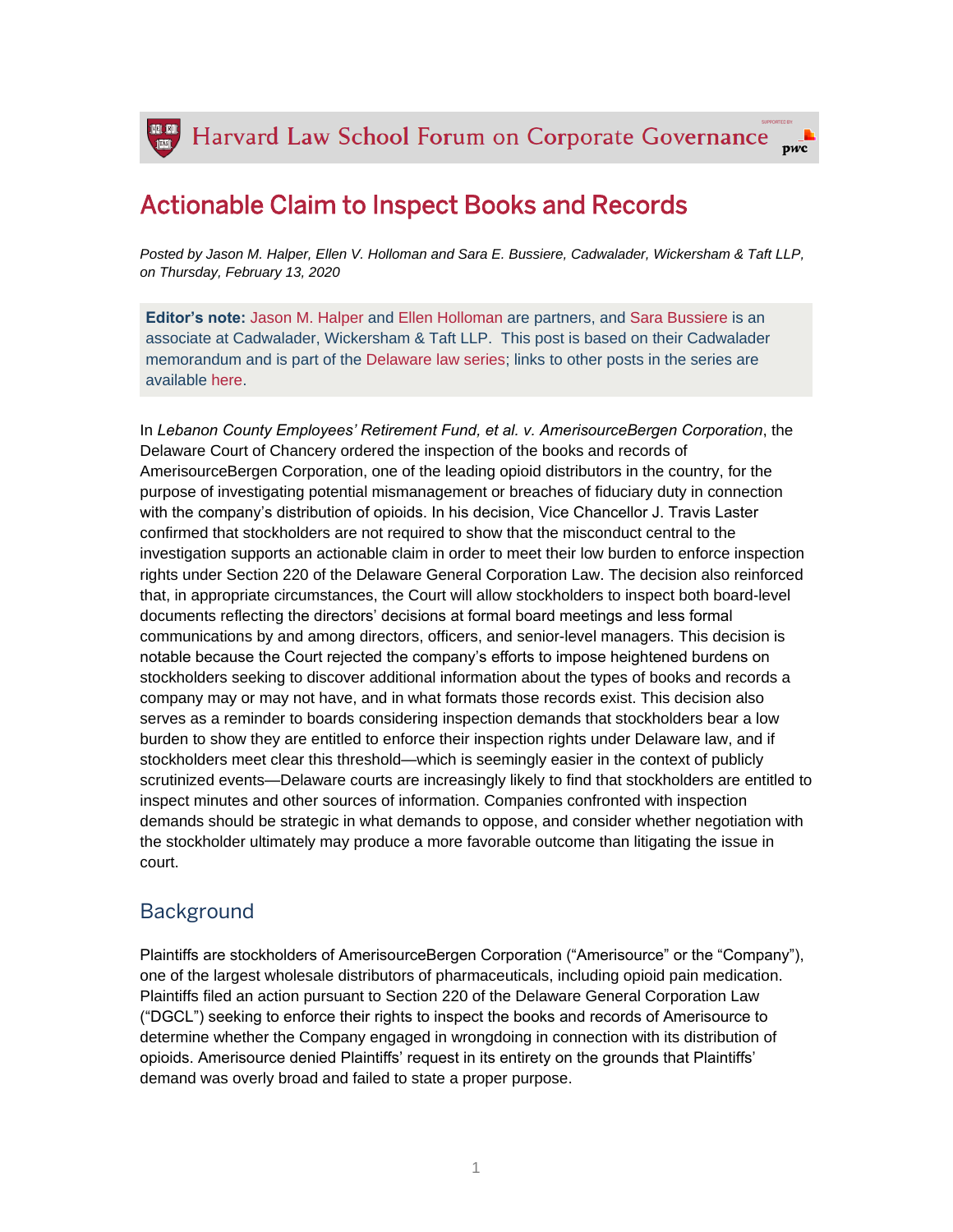The widespread opioid epidemic in the United States is well known. In 2007, the DEA suspended Amerisource's distribution license in Orlando, Florida, as a result of the Company's dealings with so-called "rogue pharmacies" (pharmacies that fill large orders of prescriptions), finding that it failed to maintain effective controls at its Orlando distribution center. In response, Amerisource adopted a company-wide compliance program to correct these issues (the "2007 Settlement"), and Amerisource continued to work with the DEA to improve its operations. According to the Company's public filings, its senior officers and board of directors "play[ed] a significant role in monitoring and enforcing compliance."

Since 2012, Amerisource has received subpoenas from the DEA and U.S. Attorneys' Offices of numerous states alleging that it failed to maintain effective controls and other deficiencies concerning its compliance program. In 2017, 41 state attorneys general began investigating Amerisource, along with other opioid distributors and manufacturers. In 2018, the Energy and Commerce Committee of the United States House of Representatives issued a report condemning Amerisource and two other distributors' monitoring and enforcement compliance in West Virginia. The United States Office of the Ranking Member for Homeland Security and Governmental Affairs Committee issued a similar report relating to oversight of opioid distributions in Missouri. In 2019, the New York Attorney General amended her complaint against the Company alleging, based on public investigations, that Amerisource's policies failed to stop the unlawful diversion of opioids, and that Amerisource "has consistently stood out as compared to its major competitors [because of] its unwillingness to identify suspicious orders, even among customers that regularly exceeded their thresholds and presented multiple red flags of diversion." Amerisource was also sued in multidistrict litigation in the Northern District of Ohio by "state attorneys general, cities, counties, Native American tribes, union benefit funds, and other plaintiffs." To date, Amerisource has spent over \$1 billion in connection with defending and settling opioid-related litigation.

In May 2019, Plaintiffs served their books and records demand on Amerisource, seeking to "investigate whether the Company's Directors and Officers have committed mismanagement or breached their fiduciary duties" regarding the distribution of opioids, and requesting ten categories of information (the "Demand"). In June 2019, Amerisource rejected the Demand in its entirety and refused to produce any documents for inspection. After limited discovery and a oneday trial, the Court of Chancery found that Plaintiffs stated a proper purpose and were entitled to obtain responsive documents.

## Takeaways

**A Section 220 demand for the purpose of investigating mismanagement invokes the lowest burden of proof under Delaware law**. Under Section 220(b), plaintiff must show that he or she has a "proper purpose" to inspect a company's books and records. A proper purpose is "a purpose reasonably related to such person's interest as a stockholder." When seeking to investigate wrongdoing or mismanagement, plaintiff need only show a "credible basis from which the Court of Chancery can infer there is possible mismanagement that would warrant further investigation[.]" This standard is the lowest possible burden of proof under Delaware law, and, importantly, a plaintiff can meet this standard simply through "logic, testimony or otherwise." Here, Vice Chancellor Laster found that plaintiffs readily met this standard, particularly due to the numerous reports, investigations and lawsuits detailing Amerisource's alleged misconduct, which the Court determined established a credible basis to investigate officer and board level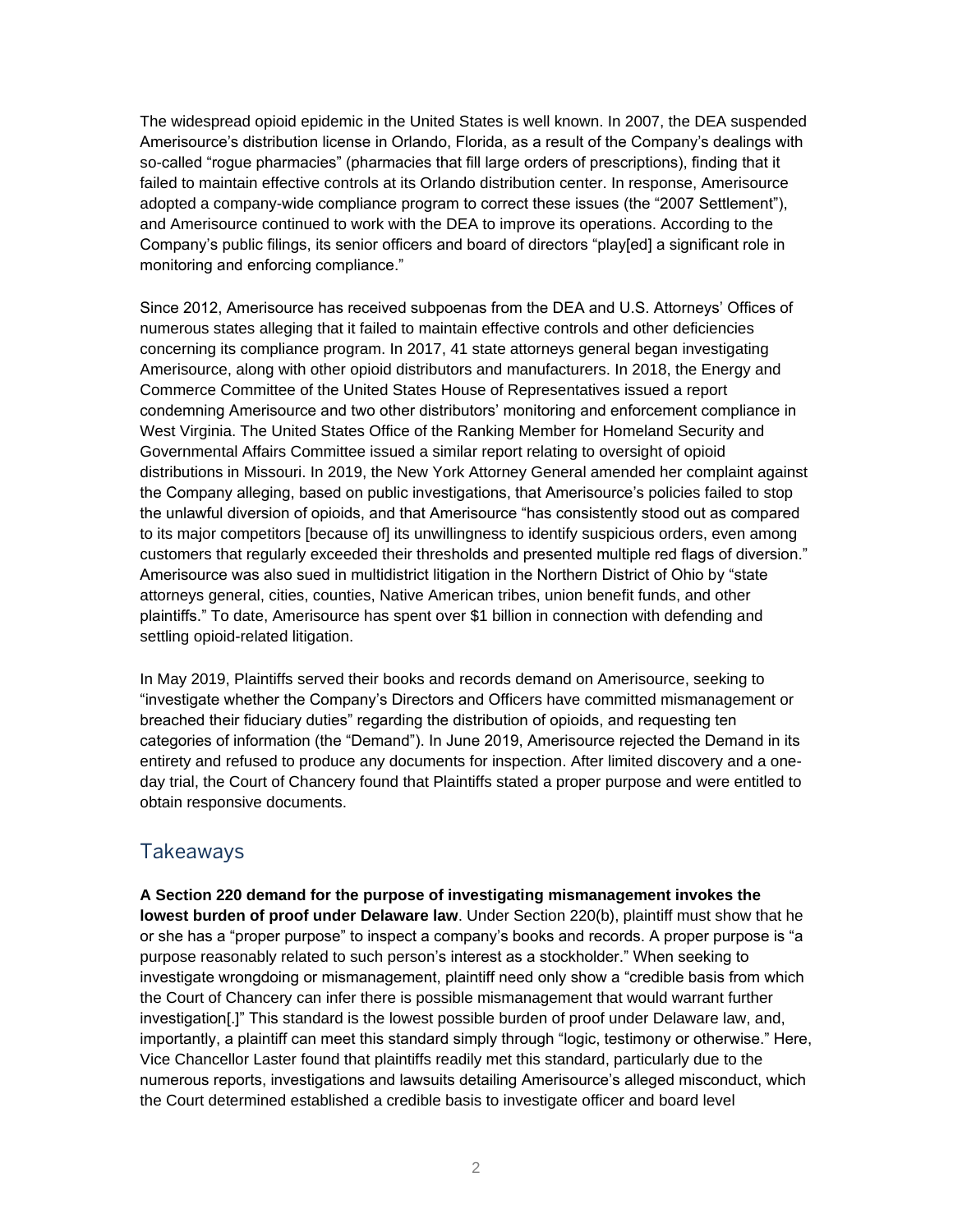misconduct. The Court found that strong *circumstantial* evidence existed that Amerisource ignored indications of suspicious orders, failed to halt and investigate them, and distributed opioids to rogue pharmacies. The Court repeatedly pointed out that Amerisource is "suffering a significant corporate trauma" as a result of the numerous investigations and lawsuits, and under such circumstances, "it is likely that some level of investigation will be warranted."

Much of the evidence that the Court relied upon came from government investigations, other lawsuits, and media coverage involving Amerisource and the opioid crisis. The Court of Chancery reached a similar outcome in *In re Facebook, Inc. Section 220 Litigation*, in which plaintiffs sought to enforce their inspection rights after news outlets reported that Cambridge Analytica had acquired the private data of 50 million Facebook users, which Facebook never disclosed. There, Vice Chancellor Joseph R. Slights, III found that plaintiffs established that there was "a credible basis to infer the Board and Facebook senior executives failed to oversee Facebook's compliance with the Consent Decree [ordered by the Federal Trade Commission requiring Facebook to implement better data security protocols] and its broader efforts to protect the private data of its users." The Court relied upon public reports and findings regarding the inadequacy of Facebook's policies, the Consent Decree's mandates, Facebook's policies and business plan, news reports, regulatory authorities' investigations, and "numerous lawsuits" arising from the same conduct. Based on this information, the Court concluded that plaintiffs presented sufficient evidence showing a proper purpose in investigating the board's oversight failures. *Amerisource* and *Facebook* demonstrate that Delaware courts will rely upon publicly available information in assessing whether plaintiffs have asserted a proper purpose in connection with a Section 220 demand. However, given that *Amerisource* and *Facebook* both arose out of highly publicized scandals, the decisions may have limited applicability to Section 220 demands arising from less widely-known or publicized events.

**Stockholders are not generally required to disclose the "ends" of their investigation to state a proper purpose**. Amerisource argued that in order to investigate corporate wrongdoing, plaintiffs were required to disclose the "ends" of their investigation, or what they intended to do with the results of their inspection. Amerisource relied on a recent line of Court of Chancery decisions that suggested that this "purpose-plus-an-end" test is a general requirement for all Section 220 demands. Vice Chancellor Laster rejected the general application of that test as "go[ing] beyond what Section 220 and Delaware Supreme Court precedent require." The Court analyzed the first two cases that applied the "purpose-plus-an-end" test, in which the stockholders sought to inspect the company's books and records *solely* to pursue litigation. Distinguishing those cases from the present case, the Court explained that plaintiffs here were exercising inspection rights to "consider *any remedies*" and "to evaluate possible litigation *or other corrective measures*[.]" The Delaware Supreme Court has explained that stockholders may use the results of their Section 220 investigation to pursue litigation *or* other means to address a potential problem, such as proposing reforms to the board, preparing a resolution for the next annual meeting, or mounting a proxy fight. Because Section 220 "only requires that a stockholder state a proper purpose" and the Delaware Supreme Court has not otherwise expanded that requirement, the Court declined to find the Demand deficient for failing to state the ends of plaintiffs' investigation. The Court observed, however, that stockholders' intentions can be relevant in this context—for example, if there is a question as to whether the stated purpose is the stockholder's real purpose for the investigation, and the stockholder cannot identify any credible potential use for the documents, then the Court could infer that a stockholder's stated purpose is not its actual purpose and deny inspection rights.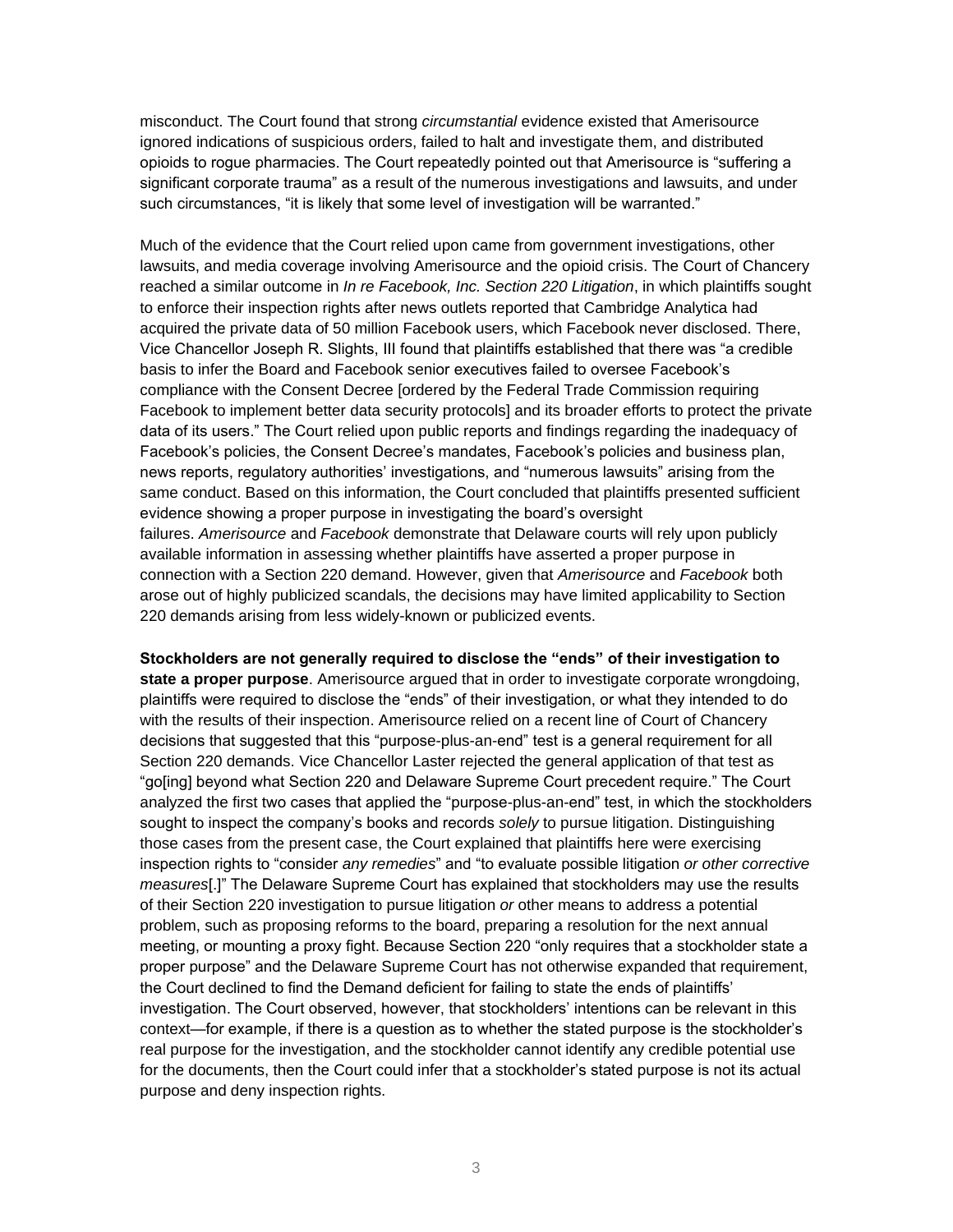**Stockholders are not required to provide evidence of an actionable claim to state a proper purpose**. Amerisource argued that plaintiffs were required to submit evidence showing "a credible basis to suspect actionable wrongdoing on the part of the Board" in order to state a proper purpose for investigating Amerisource's failure of oversight (known as a "*Caremark* claim" ). Amerisource argued that the standard in the Section 220 context should align with that of a demand for board action pursuant to Court of Chancery Rule 23.1. As a threshold issue, the Court disposed of this argument because the Demand did not state that the only purpose of the inspection was to investigate a *Caremark* claim and therefore, plaintiffs were permitted to "use the fruits of their investigation for other purposes." The Court also rejected the notion that plaintiffs are required to provide evidence of an *actionable* The Court held that this standard would "impose an onerous burden on stockholders" and is inconsistent with existing precedent that only requires a showing that "there is a credible basis to infer possible corporate wrongdoing or mismanagement." The Court further explained that the Supreme Court has instructed plaintiffs to utilize their rights under Section 220 *before* filing derivative actions because otherwise, plaintiffs lack necessary facts and information to support the alleged claims. Therefore, if a books and records demand is necessary to gain information to support a derivative complaint, the standard to survive a motion to dismiss such a complaint cannot be the same as the standard to enforce inspection rights under Section 220. Indeed, the Court highlighted at least two cases in which the Court found plaintiffs failed to state a claim under Rule 23.1, dismissed the action without prejudice, and subsequently found plaintiffs stated a proper purpose in connection with a related Section 220 demand. Delaware courts have also, in dismissing plaintiffs' claims pursuant to Rule 23.1, "admonished the plaintiffs for not having used the 'tools at hand' to develop their claims before filing suit." Based on the Court's review of guiding Delaware precedent, the Court concluded that the "operative question is whether a stockholder has shown a credible basis to suspect possible mismanagement or wrongdoing at the corporation" and not whether plaintiffs presented "some evidence from which a *Caremark* claim could be inferred." Because plaintiffs had made such a showing here, the Court found plaintiffs stated a proper purpose in investigating possible mismanagement or wrongdoing.

## **It is difficult to successfully assert merit-based defenses in Section 220 litigation**.

Amerisource argued that plaintiffs failed to state a proper purpose because any potential claims filed as a result would not be actionable in light of the provision in Amerisource's charter precluding monetary liability on the part of directors to stockholders for breaches of due care (enacted pursuant to DGCL 102(b)(7)). Amerisource also argued that such claims would be timebarred. The Court rejected both of these arguments as a basis to reject the demand because (1) the stockholders' purpose was not limited to filing litigation and (2) plaintiffs are not required to show an actionable claim to assert inspection rights. The Court also held that, at this early stage of proceedings, it is unclear whether plaintiffs could assert any non-exculpated or timely claims. Based on the evidence presented, however, the Court concluded that the "fruits of a books and records investigation could potentially lead to non-exculpated claims" such as breaches of the duty of loyalty. Applying similar reasoning with respect to a statute of limitations defense, the Court stated that "[r]arely will a court be able to reach that conclusion because the scope of merits-related discovery in a summary Section 220 proceeding is limited, and this court has been hesitant in Section 220 proceedings to permit 'the factual development necessary to asses fairly . . . a time-bar affirmative defense.'"

**Stockholders that seek inspection of books and records for purposes other than filing a lawsuit face fewer hurdles for stating a proper purpose**. The Court rejected most of Amerisource's merit-based arguments because the Demand was not limited to filing a lawsuit. As